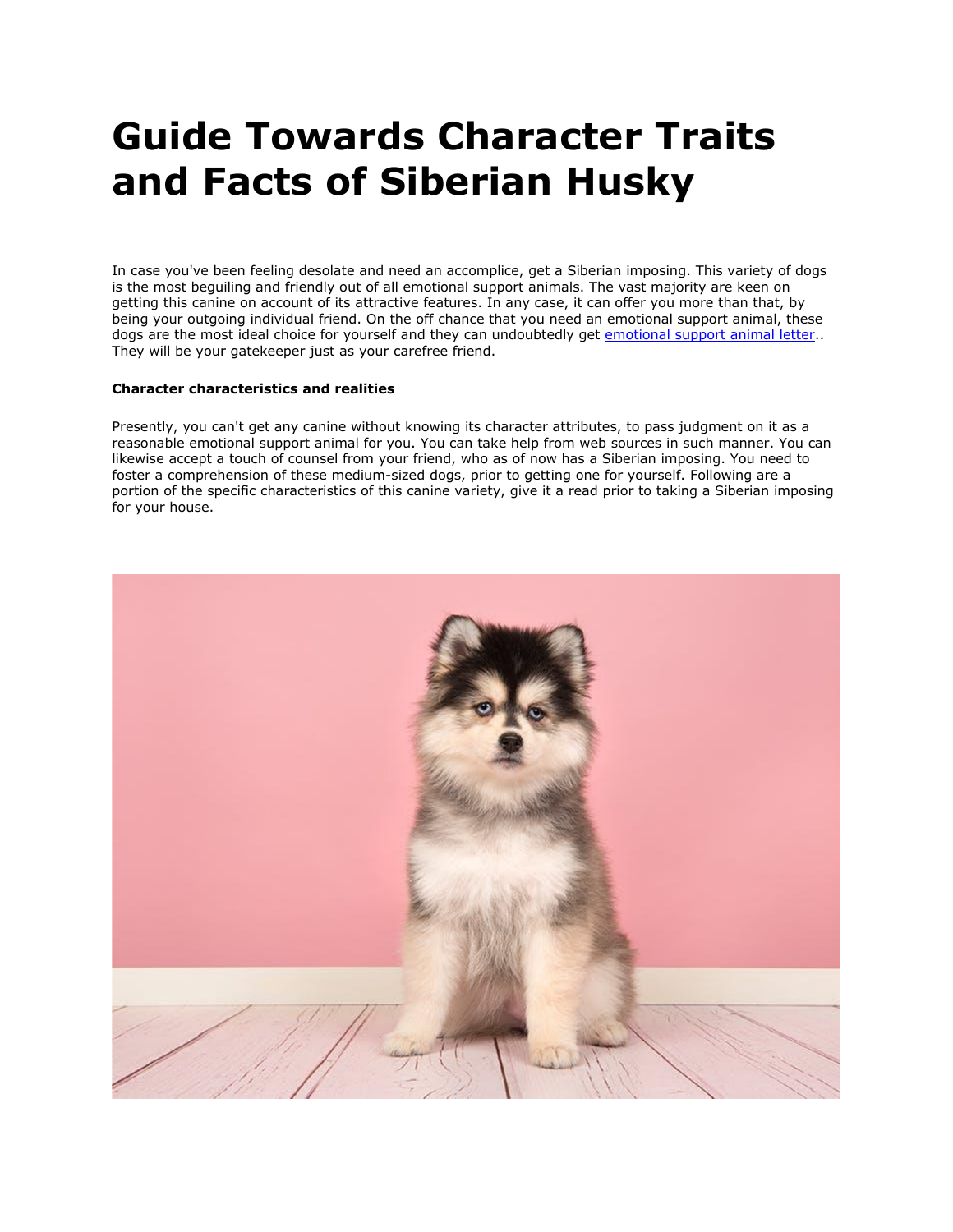Siberian huskies are exceptionally receptive to their proprietors. So you can think of them as very intelligent and connecting with dogs. They can give you incredible organization during the current lockdown circumstance.

In case you are living in very colder areas, a Siberian imposing is the most reasonable canine for you. They can adjust effectively to the colder climate. They will most likely appreciate living there more than some other canine variety.

You need to keep them truly dynamic and occupied with certain sorts of exercises. Since, in such a case that you leave them lying around constantly, they might become hefty in the blink of an eye. They love to continue running and burrowing around the house, so you should keep them occupied.

This variety can likewise be considered as economical as they eat an extremely less measure of food. You can keep them occupied in some type of athletic exercises, they actually would not need huge amounts of food.

They are likewise called the shedders as they are fit for shedding off their hide without any problem. Their delightful and delicate hide is the thing that keeps them warm in amazingly chilly conditions.

They can likewise affect your health, as they are very dynamic animals. In the event that you need these dogs as emotional support animals, get an **ESA Letter** from your analyst today, and get a Siberian imposing for yourself. They will go with you during every one of your exercises in day to day existence. They can be a valid justification to begin some actual work too on the grounds that they will love it.

Siberian huskies can be the most enchanting and socially dynamic accomplices for you. Be that as it may, they might require some additional upkeep than other canine varieties. Their hide can be now and again tricky for your house. You need to get it off your pads, shades, rugs, and couches after some time. Be that as it may, the sort of emotional support they give, a little upkeep isn't a lot requesting, I presume.

Since they partake in the virus season, you can likewise make them a spot outside your house. Your canine will see the value in a little and comfortable spot for it. A DIY canine house can be the best arrangement and could be a decent action for your end of the week. You can give your canine an open air living choice in its number one season.

Siberian huskies can be loyal and engaging accomplices for your dejection. They can brighten you up in troublesome occasions by their fun loving nature. You can unwind by investing energy with them. In the event that you are having manifestations of any downturn, these dogs can give you emotional support also. Set aside some effort to foster a comprehension of this canine variety, then, at that point, get one for yourself. It will keep you occupied and away from any regrettable contemplations.

## **Useful Resources:**

[Acts For Fair Housing | Guide 2021](https://canvas.mooc.upc.edu/eportfolios/5006/Home/Acts_For_Fair_Housing__Guide_2021)

[Basic Hacks to Get an ESA Letter -](https://canvas.mooc.upc.edu/eportfolios/5006/Home/Basic_Hacks_to_Get_an_ESA_Letter__Guide_2021) Guide 2021

[Would I be able to keep Dachshunds Dog Breed as my ESA?](https://lanafrost.cabanova.com/homepage.html)

[Fair Housing Act for ESAs -](https://liamtusom585.cabanova.com/draft/homepage.html) Guide